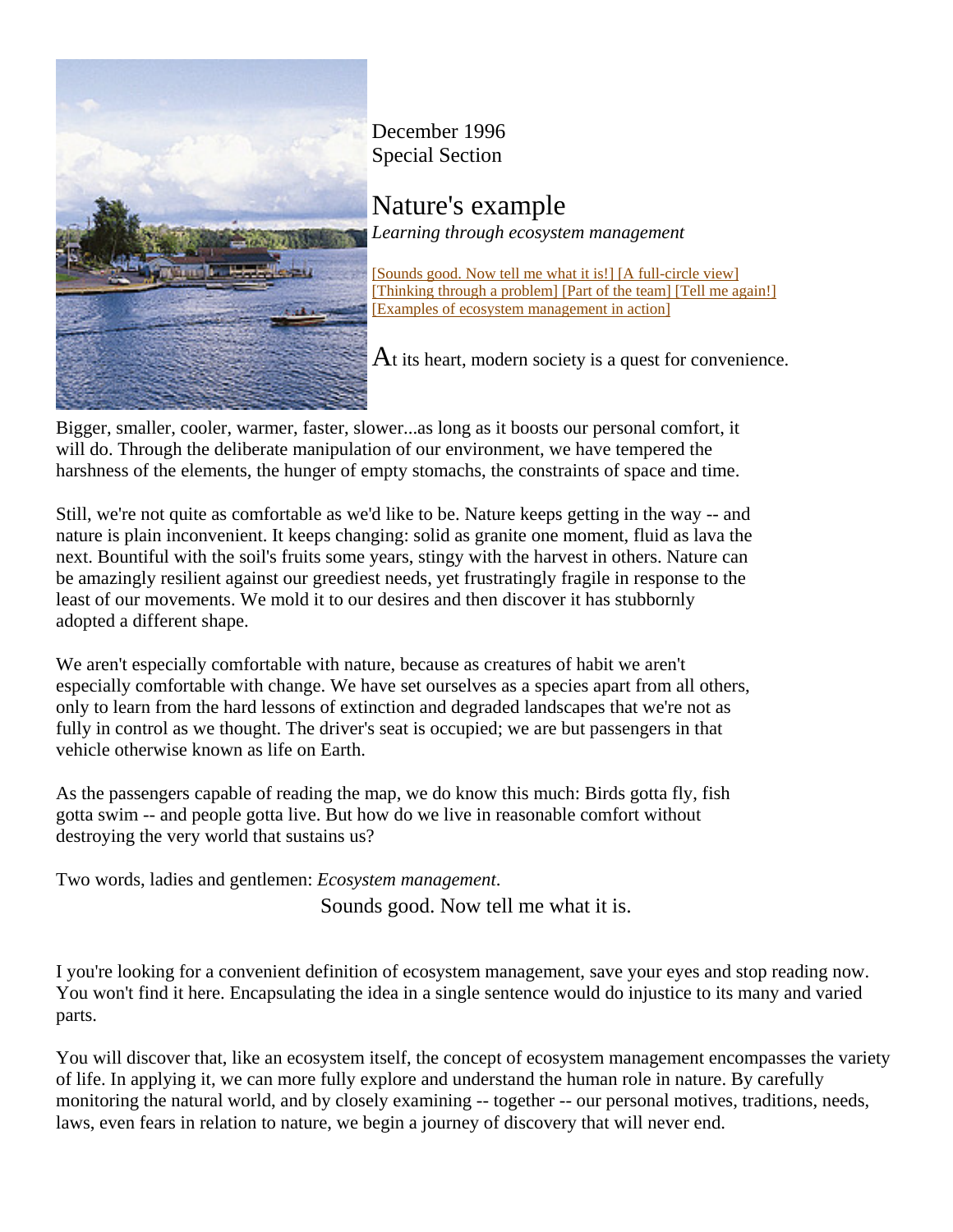If you must call it something, call ecosystem management a more comprehensive way to look at and adapt to natural change, a means to pursue human convenience without causing major discomfort elsewhere, an opportunity to regain something lost, a personal challenge to leave behind a place worth cherishing for those who have yet to come.

# A full-circle view

Several decades of environmental regulation have helped alleviate some of our most obvious and specific human/nature problems. Prompted by law, large industries cut back on the amount of polluting wastes pumped into the air, rivers and lakes, helping clear the skies and waters. Recycling legislation gave individuals the nudge, and now nearly 97% of Wisconsin households participate by reducing waste, repairing and reusing useful items, and recycling glass, plastic, paper and metal. Protected by law, populations of threatened species such as the bald eagle got a boost back up to healthy numbers.

The law underpins many an environmental success story, but over time it has become apparent that the wielding of the legal stick just isn't enough. Our seemingly benign actions outside the scope of law have done damage of a more insidious kind: Landscapes chopped up by scattered development leave only fragments of habitat for other species, sending many into decline and eliminating some altogether. More people intent on using lakes, parks and forests for a variety of recreation strain the resources and compromise the outdoor experience. In manipulating natural resources like timber, soil or ore for survival and for economic gain, we've made some errors that may be difficult to correct.

The scientific view of nature has evolved from the separate study of resources like fish, wildlife and forests to a broader understanding of the interactions in an ecosystem. Like it or not, the evidence is clear: We are part of, not separate from, nature. Like other species, we are both actors -- and the acted upon -- within ecosystems.

That's a very important piece of knowledge. It signals a shift in thinking, an adjustment in previous attitudes of control. It means, in essence, that we must calculate nature's losses as our own.

No one likes to lose, and the process of ecosystem management aims to make winners of all the players in an ecosystem. It recognizes that natural areas, urban communities and managed properties such as farms and timber lands all add value and quality to life. It acknowledges the two-way link between thriving natural resources and a thriving economy. It provides an opportunity for citizens to work with government in a balanced, common-sense approach to environmental protection. It encourages integration and collaboration among diverse interests, responsibility and involvement from individuals.

Think *community*. Think *environment*. Think *economy*. Now think of them all together, and you'll have the scope of ecosystem management.

Thinking through a problem, thoroughly

Consider a typical environmental problem: A lake with a declining perch population. Anglers are unhappy because there are fewer fish to catch; resort owners on shore are unhappy because fewer anglers are staying at their cottages. The solution: Have the Department of Natural Resources stock the lake, year in and year out.

Now, take a look at an ecosystem management approach to this issue, with the help of eight themes to guide your thinking: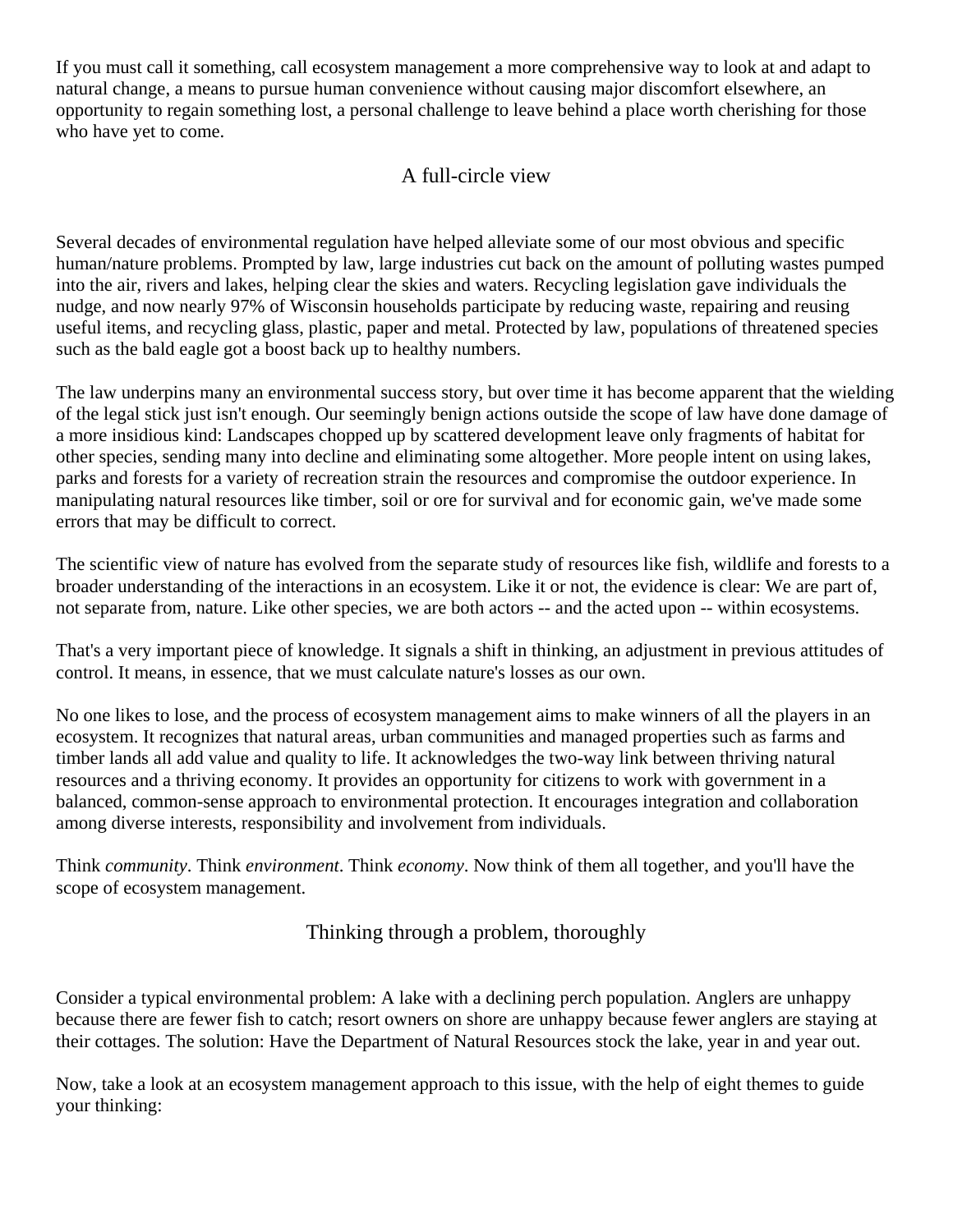**Context:** Using ecosystem management, resource managers wouldn't see this problem as a single-species issue. Realizing that a focus at any one level -- genes, species, populations, ecosystems, landscapes -- would not be enough, they adopt a "systems" perspective, seeking connections to the problem at all levels. What about the health of other aquatic species in the lake? How's the water quality in the watershed, the air quality in the region? What's happening to similar sport fish populations in other parts of the state, the Midwest, the nation, the world?

**Boundaries:** The context helps determine the ecological boundary in which the problem will be addressed. In addition to examining this particular lake, managers might want to look further, at the watershed as a whole. Administrative boundaries -- townships and counties, for instance, or the scope of action of another state or federal agency -- need consideration as well. Using ecological boundaries requires greater cooperation among all interested parties, institutional or private.

**Integrity:** The idea here is to protect the patterns and processes contributing to the natural diversity of life in an ecosystem. If soil runoff from the watershed is harming the reproduction of zooplankton, the microscopic aquatic animals fish feed on, and encouraging the growth of lake weeds, which are smothering native aquatic plants that provide habitat for fish and birds, and muddying the waters of a favorite sandy swimming beach, then it's time to address that issue with ecosystem management.

**Data:** Careful research and data gathering provide one of the bases from which an action can proceed. Besides conducting their own research, DNR managers would collect information from other institutions, organizations and individuals before forming a plan of action. In the case of our lake, the U.S. Forest Service manages a quarter of the acreage in the watershed and The Nature Conservancy owns a four-acre wetland adjacent to the lake; both groups would likely have data on a variety of natural resource concerns. Plus, the local angler's group has kept a record of the lengths and weights of all trophy fish caught in the lake for the past 10 years, a company planning to build 40 new condominiums in the township has recent soil samples, and the resort owners have tallies of the number of angling guests who stayed at their establishments going back 20 years. All this information could prove useful in plotting a course of action.

**Monitor:** It's necessary to track the results of any action to evaluate its success or failure. Monitoring creates a feedback loop of vital information. For instance, lake property owners in the watershed could help by creating "lake watch" groups to take regular samples and track water clarity as an indicator of runoff.

**Adapt:** Scientific knowledge isn't written in stone. Ecosystem management is a flexible process, able to adapt in response to previous actions. It allows for uncertainty. If the information collected and analyzed on a planned activity indicates movement in the wrong direction, we can adjust mid-course. It's a continual process of plan do - check - act, with all partners, stakeholders and interested or affected parties included in the reevaluation. If curbing runoff in the watershed isn't helping sport fish populations bounce back as much as hoped, it's time to consider other alternatives.

**People:** People are a part of the ecosystem management process. Goals are shaped not only by scientific knowledge, but by human values; decisions made with citizens, rather than for them, are likely to be more successful. On our lake, the need for resort owners to make a living and the desire of anglers for recreation will not be ignored -- nor will they be addressed as the only issues worthy of attention.

**Change:** Resource management organizations will change internally to fully implement ecosystem management. The reorganized DNR, for instance, is now based on watersheds rather than human-designated boundaries. Environmental science curriculums offered in schools and universities must take a more interdisciplinary approach to prepare students for the many-layered issues they will encounter throughout their careers.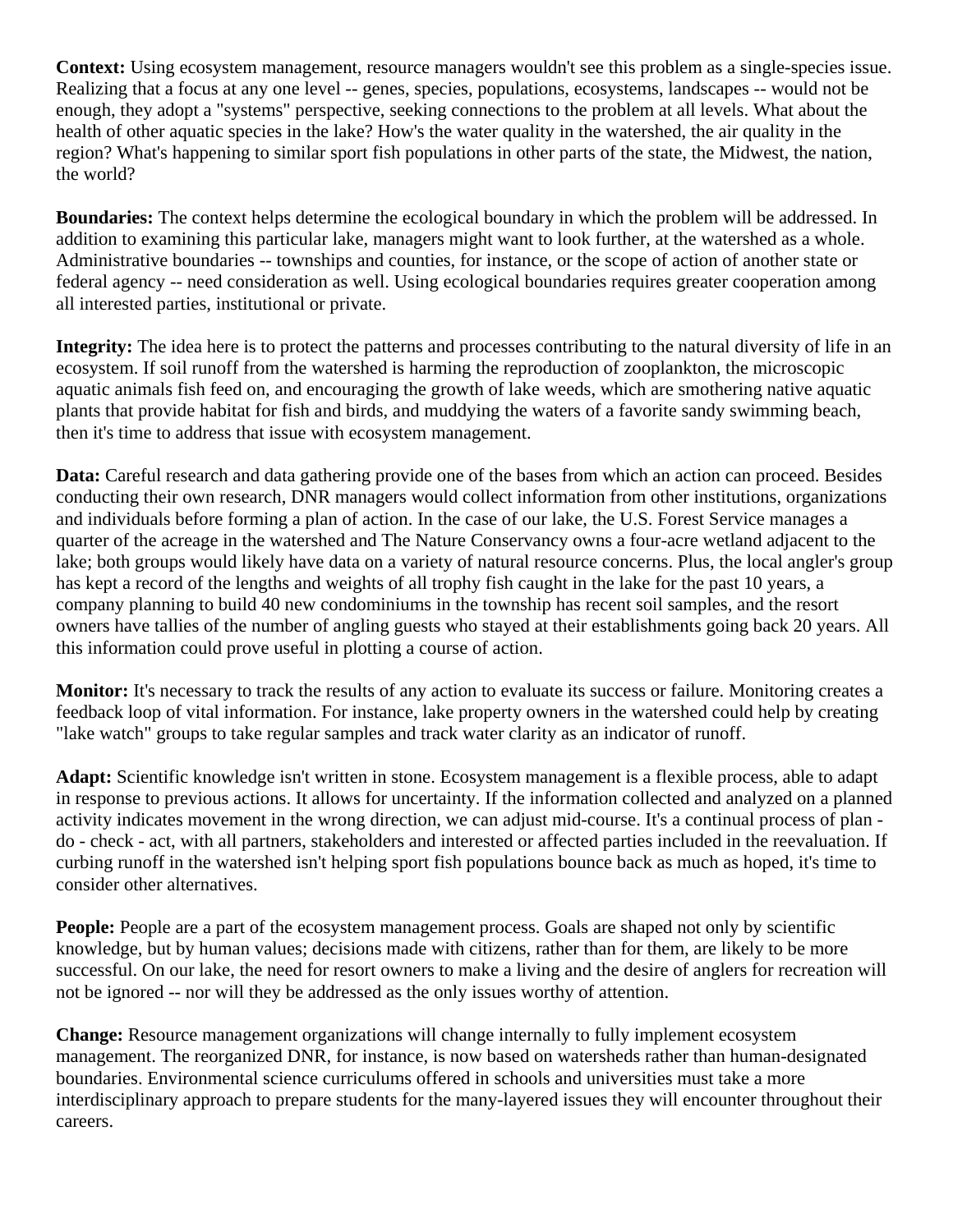Individuals will need to change, too. It's time to accept personal responsibility for using natural resources as caretakers, not just consumers.

Is the ecosystem management approach more complex than traditional resource management techniques? Absolutely. But, by incorporating a variety of opinions and desires, integrating research, and remaining open to options for adaption and change, ecosystem management can offer long-term solutions to problems at a number of levels.

Ecosystem management doesn't promise a quick fix. It will produce decisions a greater number of people can live with and support.

## Part of the team

If much of this sounds familiar, that's no surprise: The Wisconsin Department of Natural Resources has used different aspects of ecosystem management on many occasions in the past. Now the agency is making a commitment to more fully engage in ecosystem management in all of its activities. To that end, the Department has established Geographic Management Units (GMUs) in each of its five regions.

GMUs are based mostly on the state's major river basins, and most staff will be assigned to a GMU. This new structure brings together teams of employees with different types of expertise to take an interdisciplinary approach to issues.

The teams will conduct their work with the assistance of citizens who want to become more involved in natural resource and environmental issues. Citizens can help shape goals and priorities, assist in gathering and sharing information, be at the table when plans are charted and options weighed. They will help resource managers explore incentives to prompt appropriate action, rather than relying on more laws to force compliance.

Sounds good. Now tell me -- again -- what ecosystem management is.

It's you. You with a 360-degree view of the world. You, working with family, neighbors, colleagues, government and elected officials to protect the integrity of the ecosystem and provide the goods and services humans need. We now know environmental regulation can only go so far. For years people have been demanding less government, more voice, and a cleaner environment. Now the time has come to work together and find the incentives that will bring out the steward in all of us.

# Ecosystem management in action

## **Clean agriculture**

Agriculture is a necessity of human life resulting in a major alteration of the environment. Can we grow our



food using methods that benefit, rather than disrupt, natural processes and still allow farmers to make a profit? A team of interested people called the Agricultural Ecosystems Research Group aims to find out.

Several private farmers, a natural landscape consultant for private business, and representatives from the Department of Natural Resources, the University of Wisconsin, the Department of Agriculture, Trade, and Consumer Protection, the Public Service Commission, Madison Audubon Society, Fox-Wolf Basin 2000, Aldo Leopold Foundation, Viterbo College, U.S. Fish and Wildlife Service, National Biological Survey and Natural Resources Conservation Service serve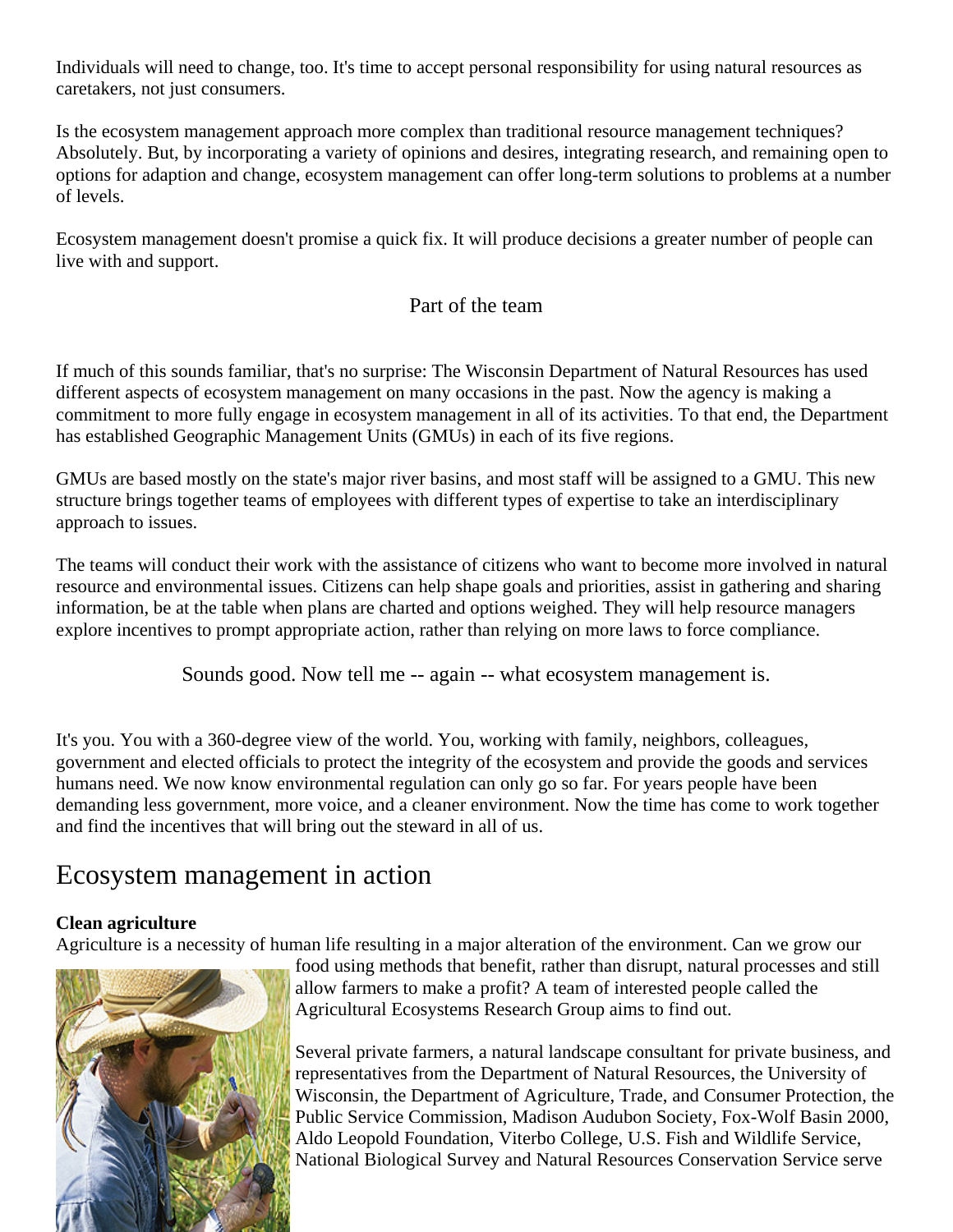on the team. Other people come and go as the agenda interests them. Some of the organizations were specifically recruited to join the group; others heard about it, and just started attending. Anyone is welcome, as the team seeks a spectrum of opinions and experience.

The ad hoc group advises researchers, sharing information and ideas on issues to address. The merits of specific research projects or data collection methods are debated, with the ultimate goal of finding a solution to problems. "Our private farmer members are very important members of this group," says DNR's Jerry Bartelt. "Often they provide the 'touch of reality' that is needed to make sure our results will be useful and accepted by other farmers."

Currently, the group is working on four studies involving grasses and grazing. One way to control nutrient and pesticide runoff into surface waters is to have grass buffer strips planted along streams and ponds. Wildlife use the strips, but the unproductive land represents a loss of income to the farmer. In southwestern Wisconsin, team members are investigating how rotational grazing could allow farmers to use the strips without damaging water quality or habitat for fish, aquatic insects, birds, small mammals, herptiles and native vegetation. Team researchers are also looking at ways to manage switchgrass for biomass energy and wildlife habitat; comparing native warm-season grasses to determine which species and genotype are the most productive in Wisconsin and which could be used for pasture or to produce biomass energy; and comparing sorghum types to determine the best variety for wildlife food plots.

## **Shoreline development**

Ecosystem management methods can be used to broach long-standing, seemingly unsolvable problems. In northern Wisconsin -- home to 12,000 of the state's 15,000 miles of shoreline -- the touchy issue of lakeshore development has been raised in public forums hosted by the Department of Natural Resources and the Governor's Council on Natural Resources. The topic, formerly guaranteed to spark heated debates over property rights, government regulation, and personal vs. public lake use, received a thoughtful airing.

The rapid pace of change up North prompted the forums. With a sharp increase in the number of permanent residents, scarce lakeshore property and greater demand for all forms of water recreation, the "ribbon of life" (the slice of land from the ordinary high water mark to 500 feet upland providing critical habitat for numerous plants and animals) is in danger of disappearing altogether on many northern lakes.

Lakeshore property owners, lake users, developers, local government officials, conservation group representatives and other forum participants discussed ways to protect the very things people treasure about the North: natural beauty, outdoor recreation, peace and quiet. Some participants went on to join task teams and map out strategies for action. It's the beginning of a long journey toward a common goal shared by a diversity of people and organizations.

## **Prairie & wetland restoration**

Landowners are helping the Department of Natural Resources bring back prairies and wetlands by placing land in conservation easements. In the Glacial Habitat Restoration Area (GHRA) of east central Wisconsin, the goal is to restore 11,000 acres of drained wetlands and 38,000 acres of grasslands across a 530,000-acre area. By purchasing small parcels and easements strategically located within a larger region, the Department is piecing together a patchwork of habitat for ducks, pheasants, meadowlarks and other species that can thrive side-by-side with agriculture. Property owners involved in the GHRA are learning about landscape restoration and gaining a greater appreciation of land stewardship. About 6,000 acres have been placed in easements or purchased in the GHRA since 1992.

## **Shallow lake recovery**

Formerly a shallow lake in decline, Fox Lake in Dodge County today has excellent prospects for recovery due to citizens active in the Fox Lake Protection and Rehabilitation District and the Dodge County Land Conservation Department. In 1995 the interested parties joined with staff from the Department of Natural